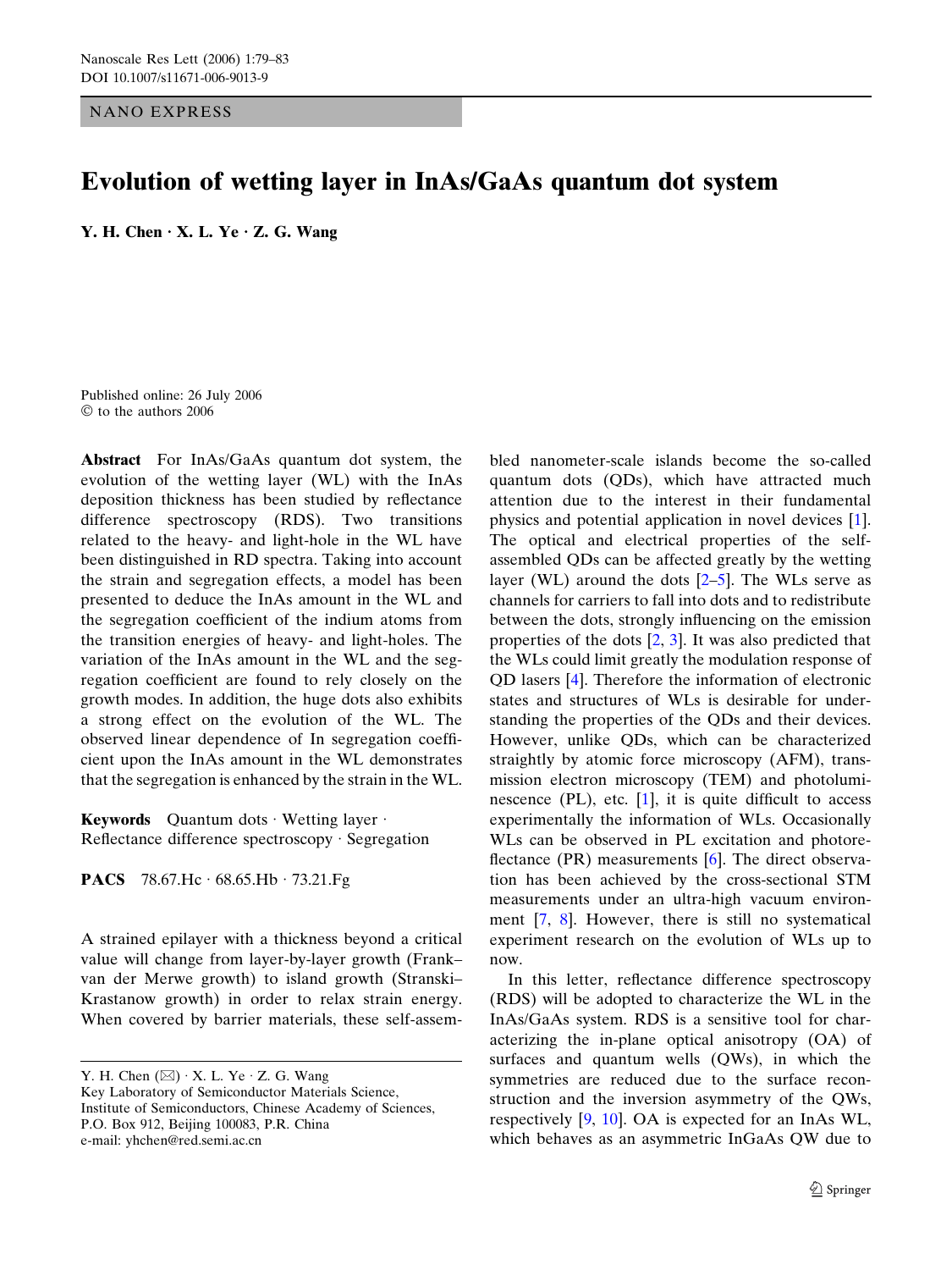the segregation effect  $[11]$  $[11]$ . The transition energies of WLs can be obtained from the RD spectra, which offers a method to study WLs. By pausing substrate rotation, non-homogeneous InAs deposition can be realized on a GaAs surface [[12](#page-4-0)], which enables us to study the WL of various deposition thickness that are grown under the same growth conditions.

The samples are prepared on a 2-in. semi-insulating GaAs substrate in a Riber-32p MBE system under an As<sub>2</sub> flux of  $5 \times 10^{-6}$  Torr. After the growth of 100 nm-GaAs buffer layer at 580  $^{\circ}$ C, the growth temperature was reduced to 530  $\degree$ C and another 2 nm-GaAs was grown. Then an InAs layer of averaged 2 ML was deposited at a rate of 0.008 ML/s. Afterwards, 5 nm-GaAs, 100 nm-GaAs, and 2 nm-GaAs were grown at 530 °C, 580 °C, and 530 °C, respectively. Finally another 2 ML InAs layer was grown for the AFM measurements. After growth of each InAs layer a growth interruption of 2 min was introduced to allow a full diffusion of indium atoms on the surface. Note that the substrate stops rotating during the InAs deposition in order to achieve the expected non-homogeneous InAs distribution [[12\]](#page-4-0). In this case, the incidence angle of the indium beam is about  $35^{\circ}$ , and the distance between the indium source and the sample is about 10 cm. After growth the wafer was cut into 16 pieces with a size of about 3 mm along the direction where the InAs thickness varies gradually. The 16 pieces were numbered from 1 for the thinnest to 16 for the thickest. An almost linear variation of InAs amount with the samples can be predicted on the basis of the cosine law for the MBE source beam [[13\]](#page-4-0). The relative reflectance difference between the  $[110]$  and  $[110]$  directions,

 $\rho = 2(r_{110} - r_{110})/(r_{110} + r_{110})$ , was measured for all samples by the RDS at room temperature. The RDS setup has been given in our previous work [\[10](#page-4-0)].

The samples are first characterized by AFM in contact mode. Figure 1a shows the typical surface morphology of six samples. The structural parameters of InAs QDs obtained from AFM results have been summarized in Fig.  $1(b, c)$ . No QD in samples  $1-3$ simply reflects a FM growth of the InAs layer. For the samples 4 and 5, a few InAs QDs appear in the surface, indicating a growth transition from FM into SK mode. For the samples 6–12, the dot density increases quickly and saturates at a level of about  $8 \times 10^9/\text{cm}^2$ , while the averaged height keeps almost unchanged. When the InAs thickness is further increased in the samples 13–16, the averaged height drops apparently from 12 nm to 8 nm, and the lateral size increases from 42 nm to 53 nm, indicating a ripening process [[14\]](#page-4-0). In samples 9–16, some huge InAs dots are found with the sizes two times or more larger than that of the around dots. It is generally believed that the huge dots tend to relax strain energy via the generation of dislocations, which in turn enhances their ability to capture the indium atoms. The density of the huge dots is also plotted in Fig. 1b. Clearly they prefer to be formed at the initial stage of the dot formation (samples 5 and 6) or under thicker InAs depositions (samples 9–16). In contrast to the rich information about the InAs dots, no information can be obtained for the WL from the AFM measurements.

Figure [2](#page-2-0)a shows RD spectrum  $(\rho)$  and its second derivative spectrum with respect to wavelength  $(d^2 \rho/d)$  $d\lambda^2$ ) of the sample 10. In RD spectrum three features at

Fig. 1 (a) AFM images  $(2 \mu m \times 2 \mu m)$  of the samples 2, 4, 6, 8, 10 and 12. Different gray-scales are adopted in the images. Arrows point out the huge dots, which may be incoherent to the GaAs. (b and c) Density of InAs dots  $N_{\rm QD}$  (squares), density of huge InAs dots  $N_{\text{LOD}}$ (circles), averaged height (squares) and base area (circles) of InAs dots obtained from AFM results. FM, SK and R denote the Frank–van der Merwe, Stranski–Krastanow and ripening growth modes, respectively

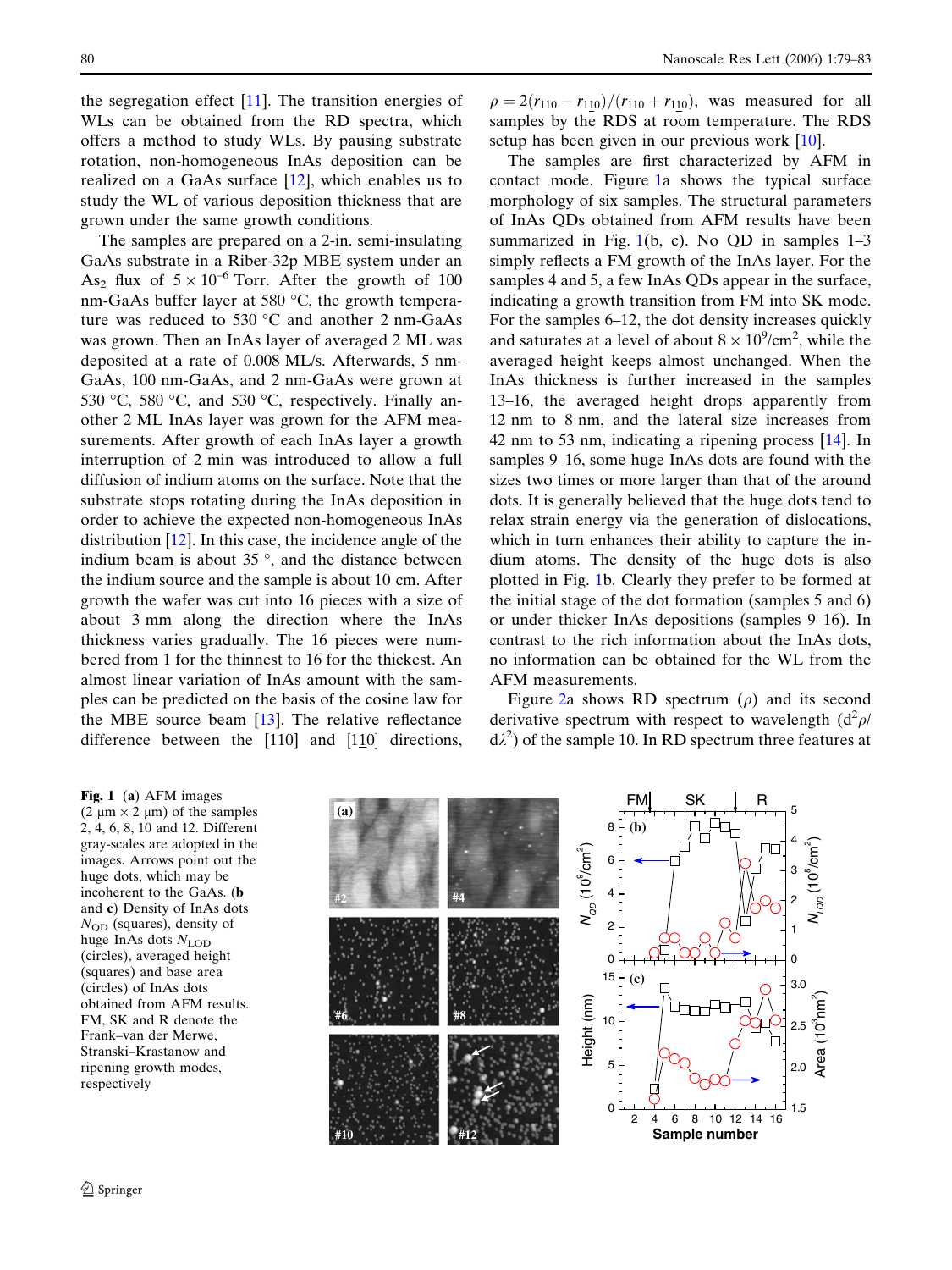<span id="page-2-0"></span>Fig. 2 (a) RD spectrum  $(\rho)$ and its second derivative spectrum with respect to wavelength  $(d^2 \rho/d\lambda^2)$  of the sample 10. The GaAs band edge, LH- and HH-hole related transitions in the WL are indicated by the arrows. Inset shows the sample structure. (**b**)Variation of  $d^2 \rho$ /  $d\lambda^2$  spectrum with the samples indicated by the color contrast. The wavelengths of the three transitions are indicated by triangles, squares and circles, respectively



875.4 nm, 892.8 nm, and 916.1 nm, superimposed over a broad structure (baseline) shown as a thin curve, are assigned to the transitions related to GaAs band edge, the LH and HH transitions in the buried WL, respectively. At present it is not clear where the broad structure comes from. Three structures are even clear in the extracted RD spectrum and  $d^2 \rho / d \lambda^2$  spectrum. Note that the surface WL has no bound state due to the narrow well width and the extremely high barrier of the vacuum. Because of the heavier effective mass of the HH, the HH transition energy is very sensitive to the fluctuation in composition and thickness of the WL, that is why the HH structure is broadened. Figure 2b shows the  $d^2 \rho / d \lambda^2$  spectrum varying with the samples. The wavelength shifts of the GaAs, LH and HH features are clearly indicated by the triangles, squares, and circles, respectively.

The OA reflects a symmetry reduction of the WL, which arises probably from segregation effect and lateral compositional modulation (LCM) in the WL [\[10](#page-4-0), [15](#page-4-0)]. It is well known that the indium atoms will segregate to surface during the capping process, leading to an asymmetric InGaAs QW with a width of several nanometers [[11\]](#page-4-0). On the other hand, the InGaAs stripes or elongated structures along the [110] direction were frequently observed for InAs deposited on the GaAs surface [[16,](#page-4-0) [17\]](#page-4-0). This LCM structures can be preserved after the capping process and cause an anisotropic strain in the WL. The variation of the OA of the WL shown in Fig. 2(b) therefore implies a systematical change of the segregation or LCM in the WL. The detailed discussion is beyond the scope of this letter.

The shift of the LH and HH structures shown in Fig. 2b reveals the variation of the total InAs amount

in the WL. We have presented a calculation model to calculate the transition energies related to the HH and LH holes in the WL. The model takes into account not only the strain effect, and different effective masses for InAs and GaAs, but also the segregation effect of indium atoms. Due to the segregation effect, the buried InAs WL can be treated as an asymmetric quantum well with an exponentially decayed composition distribution, i.e., the distribution of indium atoms in WL  $(X<sub>In</sub>)$  can be given by

$$
X_{\text{In}} = \begin{cases} 0 & z < 0\\ \frac{\hbar \mathbf{v} \cdot \mathbf{r}}{l} \exp(-z/l) & z > 0 \end{cases},\tag{1}
$$

where  $z = 0$  is the position where InAs is deposited,  $t_{\text{WL}}$ is the InAs amount in the WL,  $l$  is the segregation length of the indium atoms. The segregation coefficient  $R$  is related to the segregation length via  $R = \exp(-a_c/2l)$ with  $a_c$  of the lattice constant of GaAs. In principle the unknown  $t_{\text{WL}}$  and R can be determined from the HH and LH transition energies uniquely, if the HH and LH exciton binding energies ( $E_{hh}^{ex}$  and  $E_{lh}^{ex}$ ) are known. The two reference samples with InAs deposition thickness of 1 ML and 1.7 ML have been adopted for the calibration of  $E_{hh}^{ex}$  and  $E_{lh}^{ex}$ . For the 1.7 ML sample, the QDs are formed at 1.6 ML monitored by RHEED, i.e.,  $t_{\text{WL}} = 1.6 \text{ ML}$ . Assumed  $E_{\text{hh}}^{\text{ex}} = c E_{\text{lh}}^{\text{ex}}$  with c independent upon  $t_{\text{WL}}$  ( $c = 1.4$  in our calculations), the unkown parameter  $E_{hh}^{ex}$  for  $t_{WL} = 1$  ML and 1.6 ML can be determined uniquely from the reference samples. Then  $E_{hh}^{ex}$  for  $t_{WL}$  between 1 ML and 1.6 ML can be further obtained via the linear interpolation, which is  $E_{hh}^{ex} = 19.83t_{WL} - 12.13$  (meV) in our calculations. With the calibrated  $E_{hh}^{ex}$  and  $E_{lh}^{ex}$ , it is straight to fit the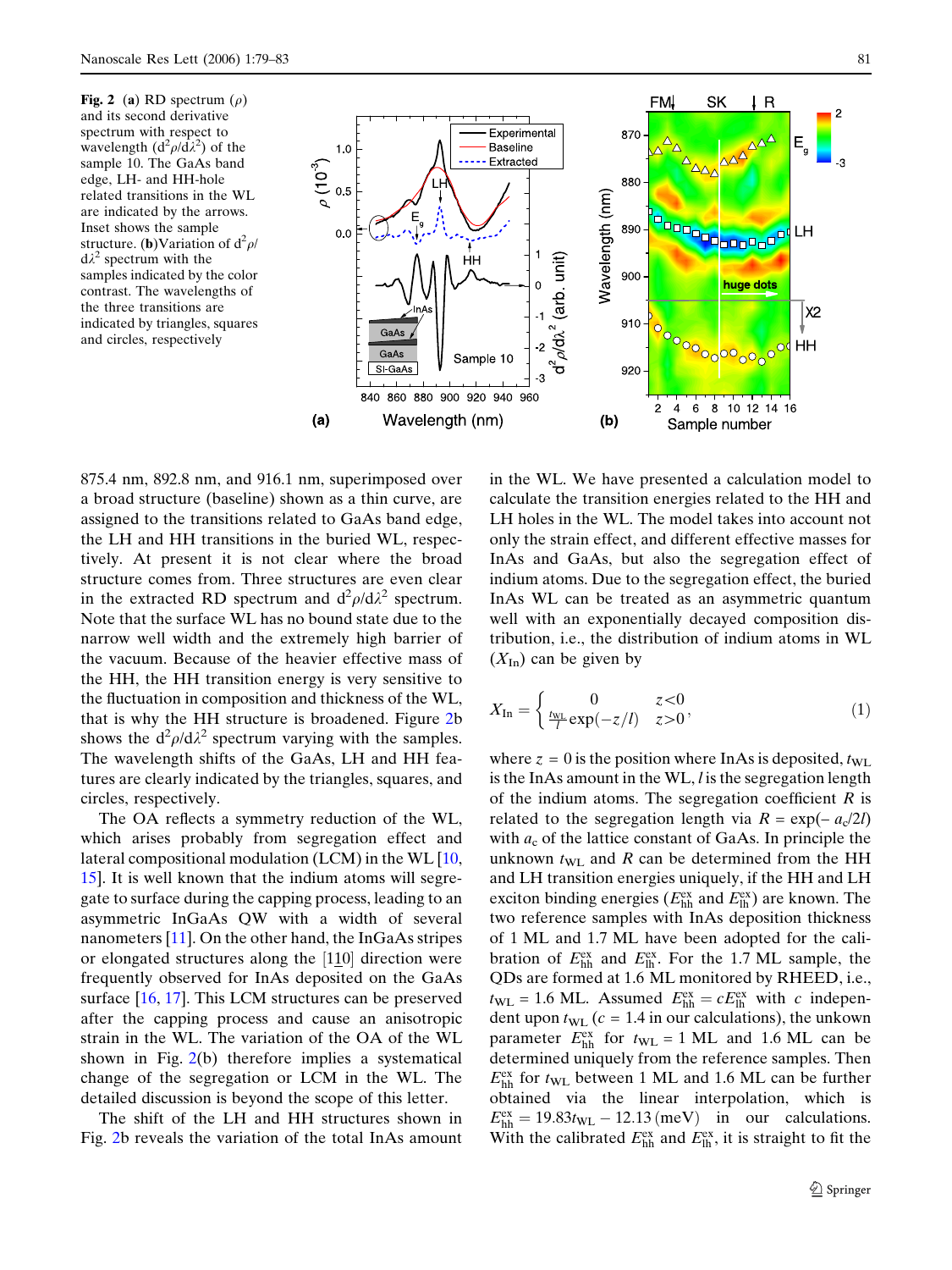<span id="page-3-0"></span>HH and LH transition energies by  $t_{\text{WL}}$  and R. The details of the calculations will be given elsewhere.

The deduced  $t_{\text{WL}}$  and R are shown in Fig. 3. During the FM growth (samples 1–3), the deposited InAs is only distributed in the WL, leading to a linear increase of  $t_{\text{WL}}$ . During the SK growth,  $t_{\text{WL}}$  still increases linearly but at a slower rate for samples 4–8. However, for samples 9–12,  $t_{\text{WL}}$  stops increasing probably due to the formation of the huge InAs dots. The dislocated InAs dots can serve as the sink centers for indium atoms, therefore reduce the growth rate of the WL effectively. When the ripening process occurs,  $t_{\text{WL}}$  is actually reduced, indicating that not only the newly deposited InAs but also the part of WL are absorbed by the InAs islands. From Fig. 3, it is found the InAs islands start to appear when  $t_{\text{WL}}$  is larger than 1.3 ML. This value is apparently less than 1.5–1.7 ML, which is usually regarded as the critical thickness for InAs dot to form on GaAs [\[18\]](#page-4-0). This can be attributed to the desorption of indium atoms due to the high growth temperature  $(530 \degree C)$  and the slow growth rate.

Since the samples are grown at a very slow rate and relatively higher temperature, we can adopt an equilibrium model presented by Daruka and Barabási to discuss the above results [\[14](#page-4-0)]. According to the model,  $t_{\text{WL}}$  increases linearly with the InAs deposition thickness within the FM growth regime, and then the growth rate of WL becomes slower during the SK growth due to the competition of the InAs dots. Finally  $t_{\text{WL}}$  saturates at a maximum value when the ripening occurs. The theoretical results can explain partly the result in Fig. 3, i.e., the evolution of  $t_{\text{WL}}$  for samples 1–8. However, for samples 9–16 the experimental data deviate from the prediction of the model apparently. It is probably due to the huge dots that are formed in samples 9–16. As stated early, these huge dots can relax their strain via the generation of dislocations, therefore their ability to absorb the indium atoms is



Fig. 3 The deduced InAs amount in the WL  $t_{\text{WL}}$  (circles) and the segregation coefficient  $R$  (squares) for the 16 samples. Inset shows the segregation coefficient versus the InAs amount in WL

greatly enhanced. This suggestion consists with the increase of the density of the huge dots in samples 9–16.

The obtained  $R$  shows a variation very similar to that of  $t_{\text{WL}}$  as shown in Fig. 3. This suggests that the formation and ripening of the islands play also an important role in the segregation effect. The inset in Fig. 3 shows R versus  $t_{\text{WL}}$ , where a linear relation between  $R$  and  $t_{\text{WL}}$  is observed. Clearly it reflects a simple fact that the segregation is enhanced greatly by the strain in the WL. It is worth to point that  $R$  is in the range of 0.8–0.87 after the dots are formed. These values agree well with the reported data determined by other methods, for examples,  $R$  is estimated about 0.79 in Ref. [\[19](#page-4-0)], and in the range of 0.85–0.87 in Ref. [[20\]](#page-4-0).

The resonant structure in vicinity of 875 nm in Fig. [2](#page-2-0)b comes from the GaAs strained by the deposited InAs. At present we cannot distinguish whether it come from the GaAs beneath the surface InAs layer or the region associated to the buried InAs layer. The Nlike shift of the energy with the InAs deposition indicates an interesting evolution of the strain in the GaAs around the InAs layers. The further research is needed to clarify the details.

In summary, the HH and LH related transitions of the InAs WL have been observed in RD spectra, from which the InAs amount in the WL and the In segregation coefficient are determined. The transitions between FM, SK, and R growth modes have been revealed clearly by the variation of the InAs amount in the WL and the In segregation coefficient. In addition, the formation of dislocated dots is also suggested to affect greatly the evolution of the WL. The linear dependence between In segregation coefficient and the InAs amount in the WL reflects that the segregation is enhanced by the strain in WL.

Acknowledgment The work was supported by the National Natural Science Foundation of China (Nos. 60390074 and 60576062).

## References

- 1. D. Bimberg, M. Grundmann, N.N. Ledentsov, Quantum dot heterostructures, (John Wiley & Sons Ltd., Chichester, 1999)
- 2. S. Sanguinetti, M. Henini, M. Grassi Alessi et al., Phys. Rev. B 60, 8276 (1999); S. Sanguinetti, T. Mano, M. Oshima et al., Appl. Phys. Lett. **81**, 3067 (2002)
- 3. Y. Toda, O. Moriwaki, M. Nishioka, Y. Arakawa, Phys. Rev. Lett. 82, 4114 (1999)
- 4. D.G. Deppe, D.L. Huffaker, Appl. Phys. Lett. 77, 3325 (2000)
- 5. R.V.N. Melnik, M. Willatzen, Nanotechnology 15, 1 (2004)
- 6. W. Rudno-RudziÓski, G. SJk, K. Ryczko et al., Appl. Phys. Lett. 86, 101904 (2005)
- 7. B. Shin, B. Lita, R.S. Goldman, J.D. Phillips, P.K. Bhattacharya, Appl. Phys. Lett. 81, 1423 (2002)